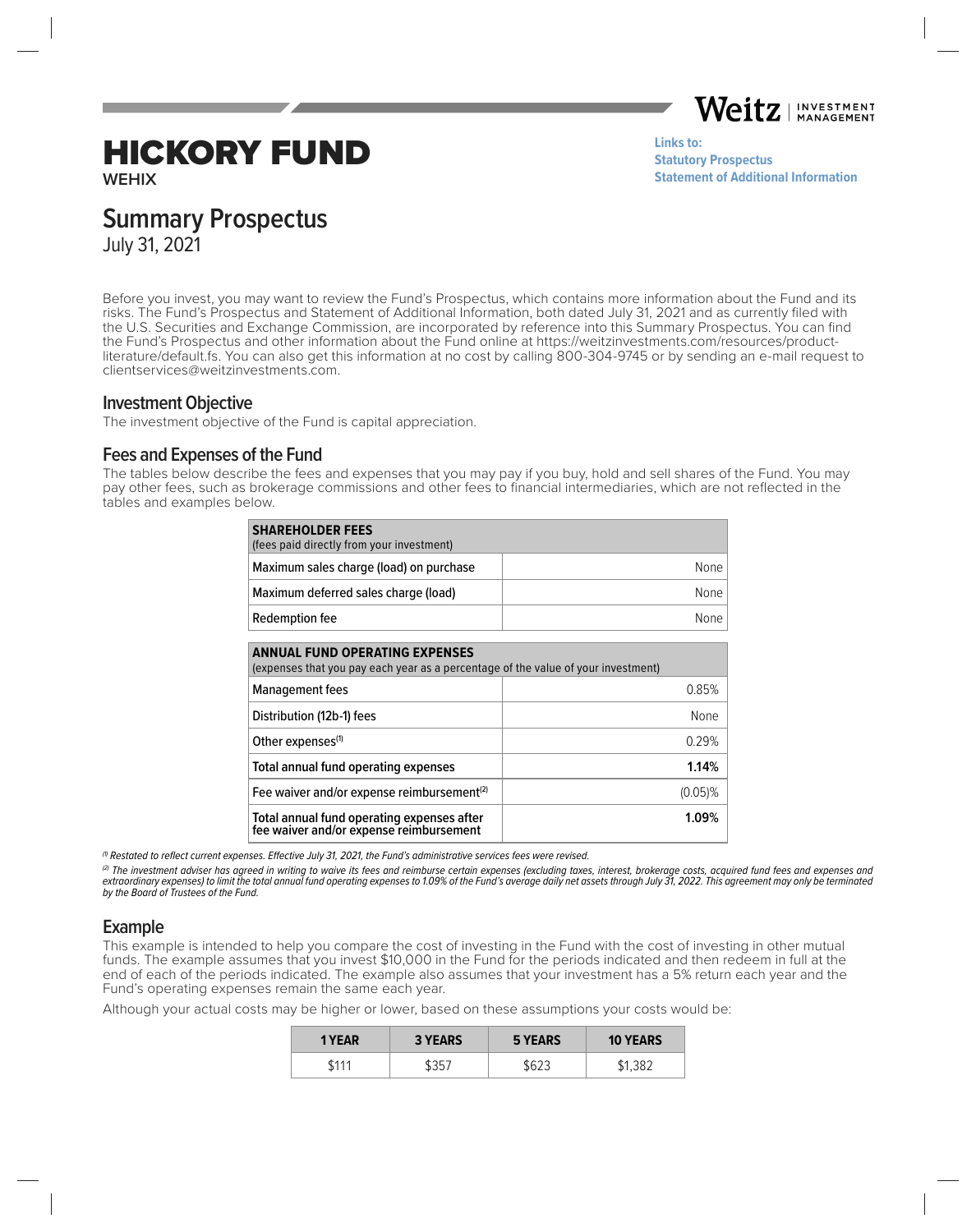## **Portfolio Turnover**

The Fund pays transactions costs, such as commissions, when it buys and sells securities (or "turns over" its portfolio). A higher portfolio turnover rate may indicate higher transaction costs and may result in higher taxes when Fund shares are held in a taxable account. These costs, which are not reflected in annual Fund operating expenses or in the example, affect the Fund's performance. During the most recent fiscal year, the Fund's portfolio turnover rate was 16% of the average value of the portfolio.

#### **Principal Investment Strategies**

The Fund's investment strategy (which we call "Quality at a Discount") is to buy above-average to highest-quality businesses, at prices that we believe are less than what the companies are worth. Under normal circumstances, the Fund will invest the majority of its assets in common stock of medium-sized companies. The Fund considers medium-sized companies to be issuers with market capitalizations less than or equal to the largest company in the Russell Midcap Index, which was \$60.804 billion as of June 30, 2021. The Fund may invest in securities issued by non-U.S. companies, which may be denominated in U.S. dollars or foreign currencies. As part of the Fund's strategy, the Fund may concentrate its investments in securities of relatively few issuers.

We assess a company's quality based on its competitive position, return on invested capital, ability to redeploy capital, cash flow consistency, financial leverage and management team. We compare the company's stock price to our estimate of business value, i.e., all the cash that the company will generate for its owners in the future. For each company, we look at a range of business value estimates. We then seek to buy stocks of companies that meet our quality criteria when they are priced are at a discount to our estimates of business value.

We invest with a multiple-year time horizon. We believe that purchasing stocks at prices less than our business value estimates provides opportunities for stock price appreciation, both as business values grow and as the market recognizes companies' values. Typically, we consider selling stocks as they approach or exceed our business value estimates. We may also sell stocks for other reasons, including for the purchase of stocks that we believe offer better investment opportunities.

We do not try to "time" the market. However, if there is cash available for investment and there are not securities that meet the Fund's investment criteria, the Fund may invest without limitation in high-quality cash and cash equivalents such as U.S. government securities or government money market fund shares. If the Fund takes such a defensive position, it may be temporarily unable to achieve its investment objective.

#### **Principal Investment Risks**

You should be aware that an investment in the Fund involves certain risks, including, among others, the following:

- Market Risk As with any mutual fund, investment return and principal value will fluctuate, depending on general market conditions and other factors. Market risk includes political, regulatory, economic, social and health risks (including the risks presented by the spread of infectious diseases) which can lead to increased market volatility and negative impacts on local and global financial markets, and the duration and severity of the impact of these risks on markets cannot be reasonably estimated. **You may lose money if you invest in the Fund.**
- **Active Management Risk** The investment adviser's judgment about the attractiveness, value or potential appreciation of the Fund's investments may prove to be incorrect. The Fund could underperform other funds with similar objectives or investment strategies, if the Fund's overall investment selections or strategies fail to produce the intended results.
- **Concentration Risk** The risk that the Fund's performance may be hurt disproportionately by the poor performance of relatively few stocks. The Fund tends to invest a high percentage of assets in its largest holdings.
- **Mid-Size Company Risk** Securities of mid-size companies may be more volatile and less liquid, compared to those of large companies, due to the mid-size companies' limited product lines, markets, financing sources and management depth. Also, securities of mid-size companies may be affected to a greater extent by the underperformance of a sector or changing market conditions.
- **Non-U.S. Securities Risk** The Fund may invest in securities issued by non-U.S. issuers, which securities may be denominated in U.S. dollars or foreign currencies. Investments in non-U.S. securities may involve additional risks including exchange rate fluctuation, political or economic instability, the imposition of exchange controls, expropriation, limited disclosure and illiquid markets.
- **Failure to Meet Investment Objective** There can be no assurance that the Fund will meet its investment objective.

Your investment in the Fund is not a bank deposit and is not insured nor guaranteed by the Federal Deposit Insurance Corporation (FDIC) or any other governmental agency.

#### **Performance**

The following chart and table provide an indication of the risks of investing in the Fund by showing changes in the Fund's performance from year to year over the period indicated and by showing how the Fund's average annual total returns for the periods indicated, both before and after taxes, compared to those of relevant broad-based securities market indices. The Russell Midcap Index, the Fund's primary comparative index, measures the performance of the 800 next-largest U.S. companies, after the 1000 largest U.S. companies. All Fund performance numbers are calculated after deducting fees and expenses, and all numbers assume reinvestment of dividends. Total returns shown include fee waivers and expense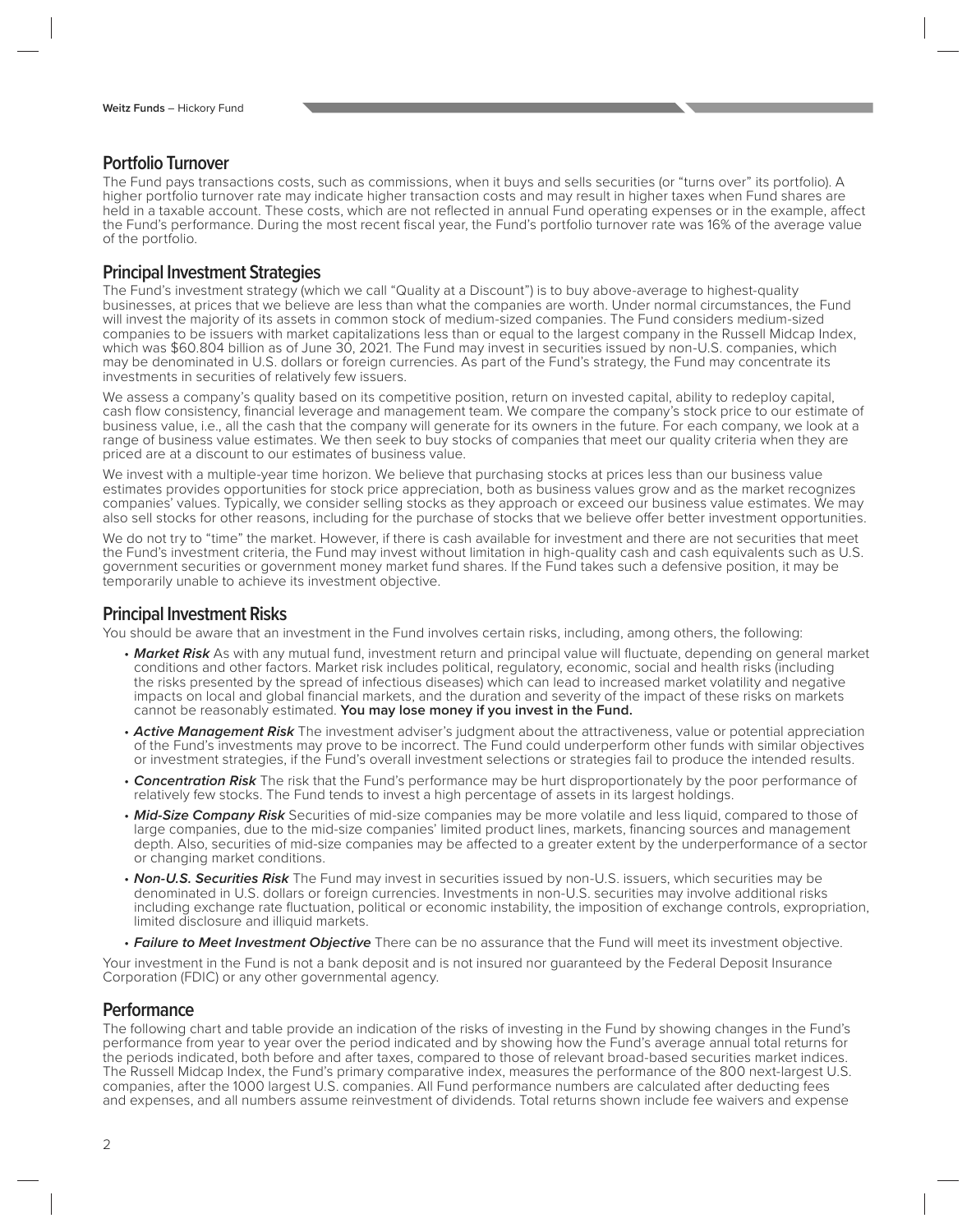reimbursements, if any; total returns would have been lower had there been no waivers and/or reimbursements. The Fund's past performance is not necessarily an indication of how the Fund will perform in the future both before and after taxes. Effective March 29, 2019, the Fund revised its principal investment strategies. The Fund's past performance in the bar chart and table for periods prior to March 29, 2019 reflect the Fund's prior principal investment strategies and may not be indicative of future performance results. Updated performance information is available at weitzinvestments.com or by calling us toll-free at 800-304-9745.



### **Calendar Year Total Returns**

The Fund's year-to-date return for the six months ended June 30, 2021 was 14.42%.

| <b>BEST AND WORST PERFORMING QUARTERS</b><br>(during the period shown above) |                     |                     |  |  |
|------------------------------------------------------------------------------|---------------------|---------------------|--|--|
|                                                                              | <b>Quarter/Year</b> | <b>Total Return</b> |  |  |
| Best quarter                                                                 | 2nd quarter 2020    | 18.24%              |  |  |
| Worst quarter                                                                | 1st quarter 2020    | -27.69%             |  |  |

| <b>AVERAGE ANNUAL TOTAL RETURNS</b><br>(for periods ended December 31, 2020) |        |        |         |  |  |
|------------------------------------------------------------------------------|--------|--------|---------|--|--|
|                                                                              | 1 Year | 5 Year | 10 Year |  |  |
| Return before taxes                                                          | 5.88%  | 8.18%  | 8.01%   |  |  |
| Return after taxes on distributions                                          | 3.78%  | 6.80%  | 6.87%   |  |  |
| Return after taxes on distributions and sale of fund<br>shares               | 4.83%  | 6.24%  | 6.33%   |  |  |
| Comparative Index (reflects no deduction for fees, expenses or taxes):       |        |        |         |  |  |
| <b>Russell Midcap Index</b>                                                  | 1710%  | 13.40% | 12.41%  |  |  |

After-tax returns are calculated using the highest historical individual federal marginal income tax rates and do not reflect the impact of state and local taxes. Actual after-tax returns depend on an investor's tax situation and may differ from those shown. In some instances, the return after taxes may be greater than the return before taxes because you are assumed to be able to use the capital loss on the sale of Fund shares to offset other taxable gains. After-tax returns shown are not relevant to investors who hold their Fund shares through tax-deferred arrangements, such as a 401(k) account or individual retirement account (IRA).

#### **Fund Management**

#### **Investment Adviser**

Weitz Investment Management, Inc. ("Weitz Inc.") is the investment adviser for the Fund.

#### **Portfolio Managers**

Wallace R. Weitz, CFA, and Andrew S. Weitz are jointly and primarily responsible for the day-to-day management of the Fund. Wallace R. Weitz has been a portfolio manager of the Fund since January 1, 2003. Andrew S. Weitz became a portfolio manager of the Fund on December 30, 2011.